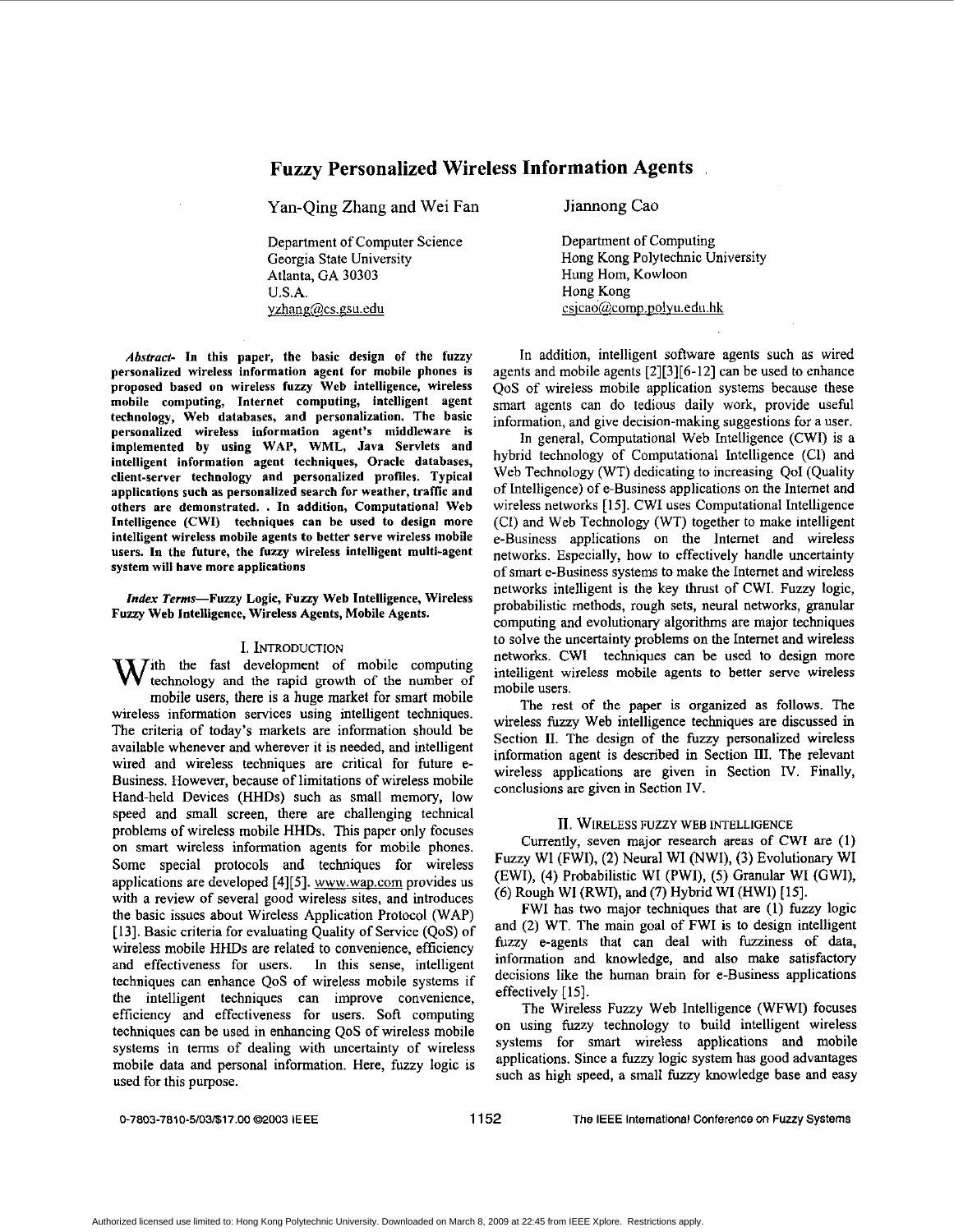implementation, it is very useful for wireless applications because many wireless handhelds such as cell phones and PDAs have very limited capacity like small memory, small screen and low communication speed. In other words, it **is**  necessary to build a small and effective intelligent wireless system on the handhelds to make users more convenient and more efficient.

In summary, using fuzzy techniques in intelligent wireless and mobile applications effectively and successfully is a long-term challenging goal of the WFWI.

## **111.** FUZZY PERSONALIZED WIRELESS AGENTS

**A** mobile phone **is** a very personalized device. Therefore, it is reasonable to implement a personalized wireless information agent based on a user's profile in a mobile phone service database. Personal traffic information is very useful for the user. For example, a user is going to pick up his friend at an airport this afternoon. He sets up the route from his borne to the airport, checks his friend's flight information on his cell phone to know the arrival time of his friend's flight. He checks the route information in order to let him have plenty of time to get to the airport. All these tasks can be done by different wireless mobile agents.

Human agents such as insurance agents and travel agents focus on a special task, access information relevant to a task, and provide the service based on customer's requirements. An intelligent agent can mimic a human agent's functions. So the software agent is useful for HHD users.

Currently, some "fuzzy" Web search engines don't use fuzzy Logic, but they can just search approximate results. Here fuzzy logic is used to design a fuzzy-logic-based wireless information agent (a fuzzy wireless agent in short) for better *QoS* of wireless applications. The fuzzy technique proposed here can use not only traditional fuzzy-key-wordbased search method but also fuzzy-user-preference-based search algorithm so as to get more satisfactory personalized search results for a particular user. In this sense, if user **A** and user B type in the same search conditions with fuzzy operators such as fuzzy AND or fuzzy OR, user A and user B will get two different search results because user **A** has a different interest from user B. Clearly, personalized fuzzy wireless agent **is** useful because a user's profile can be used to reduce the number of final results. The logical architecture of the Personalized Fuzzy Wireless Agent (PFWA) is given in Fig. **1.** In general, the personalized fuzzy wireless agent consists of the basic Fuzzy Wireless Search Engine (FWSE), the basic Wireless Fuzzy Inference Engine (WFIE), Fuzzy Knowledge Base (FKB), the Personal Data Base (PDB), the Fuzzy Relational Information System (FRIS) and the Fuzzy Decision System (FDS). In Fig. l., WFIE can provide data for FDS based on inputs from FWSE, PDB and FKB, then FDS will make the final decision based on results generated by the FWSE and information from FRIS.

How to make a better fuzzy decision is still a challenging problem. Usually, the designers need to extract useful fuzzy rules from experts and users, then test these fuzzy rules to check if these fuzzy rules can really work.



Fig. I. Logical Architecture of the PFWA

A fuzzy relational information matrix in the FRIS is used to show similarity between two fuzzy search terms. **A**  problem is the fuzzy relevancy matrix could be very large. To reduce complexity of the fuzzy relevancy matrix, a personalized fuzzy relevancy matrix is used to actually design a personalized fuzzy wireless search algorithm. Since a user has a small number of frequently used search words, the personalized fuzzy relational information matrix will be small, The personalized fuzzy relevancy matrix is updated dynamically based on the PDB that **is** also updated periodically by mining the user's usage and preferences.

The PFWA in Fig. 1 works as below:

Begin

Step **1:** WFIE **uses** fuzzy rules in FKB to generate fuzzy inference results based on inputs from FWSE and PDB;

Step **2:** the fuzzy results are analyzed by FDS based on fuzzy relational information provided by FRIS;

Step **3:** the final results in the ranked order are displayed on a mobile device such as a cell phone.

End.

## **III. DESIGN OF PERSONALIZED WIRELESS MIDDLEWARE**

From the design and analysis point of view, researchers have paid attention to agent-oriented technology in telecommunications [I]. An intelligent software agent is a special piece of software that could help user do specific jobs efficiently.

#### *A. Wireless Information Agents*

The major problems of current WAP application include limited screen size, navigation, data entry, and latency on HHDs. **A** wireless information agent **is** a program running on the server to help wireless users quickly find out what they need. For example, in weather service, users could use zip code, telephone area code, or even highway exit number to pinpoint their positions and then to get weather information they need. Wireless information agents provide user with a hint at any time. For instance, if a user provides a telephone area code, there could be several zip codes. The wireless information agent will provide a user with **a** list of all zip code areas together with their names (hints), and then the user could choose one from the list.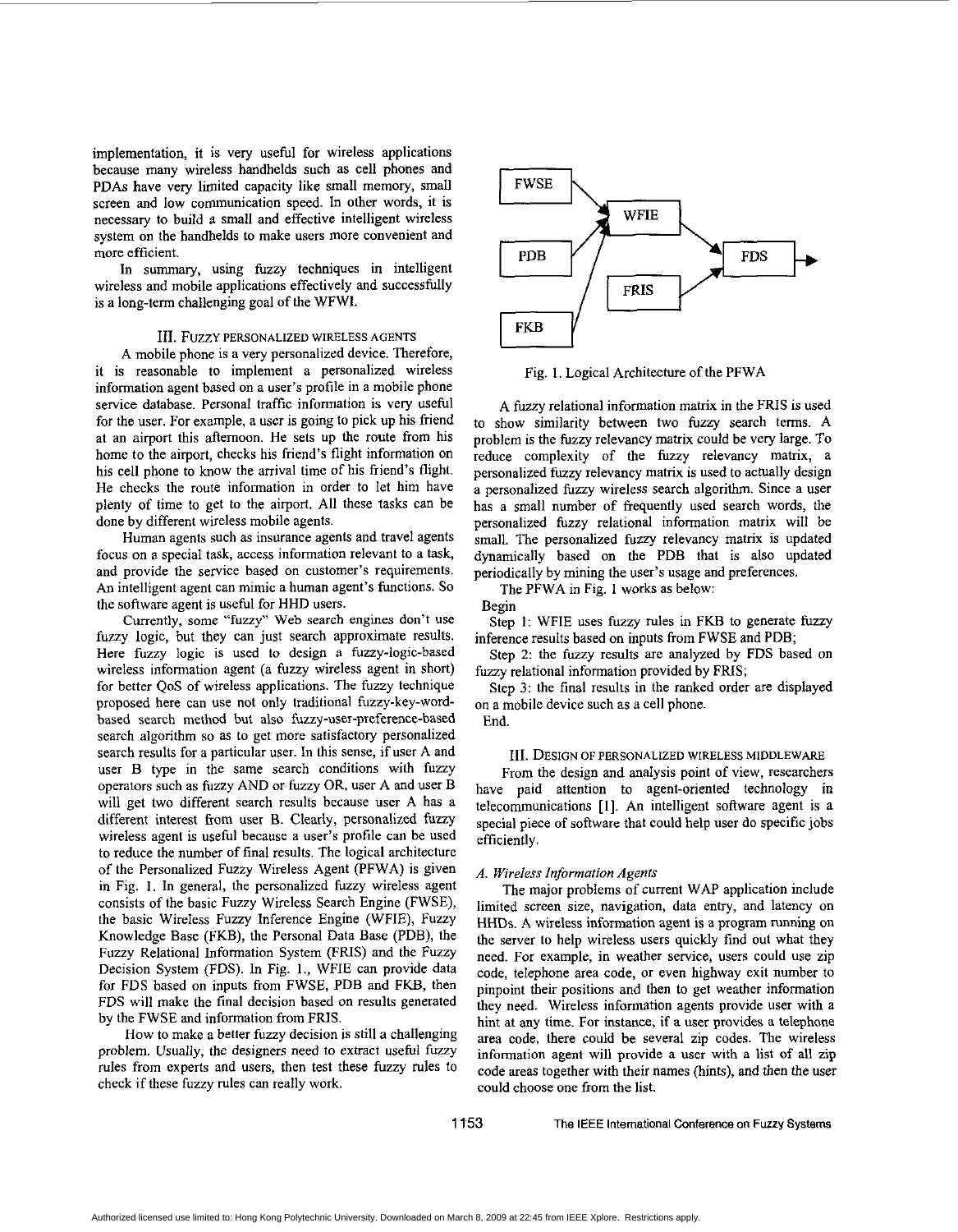# *B. Design Methods*

Because of low computation power and small memory of a mobile phone, the wireless mobile information agent is implemented on the server, unlike traditional information search engine agent that could consult several web servers. Figure **2** shows the architecture of the **fnzzy** wireless mobile information agent system. In real world, there are two kinds of methods that the server render WML to wireless devices: (1) through WAP gateway, filtering or translating HTML **or**  HDML into WML, and (2) bypass the WAP gateway, making the server directly generated and encoded WML.

The later method is chosen in this paper. Apache Jserver is built on the top of Apachc **server.** To provide real WML services, the Web server is configured to serve WML and other WAP file types.

As stated early, the fuzzy wireless information agents will be set in the server side, the mobile phones only send querying request and receive results that generated by the agent. The agents will treat the results based on the requirement of WML and wireless transportation.



Fig. **2.** The fuzzy personalized wireless agent

**1154 The IEEE** lntemational Conference on **Fuzzy** Systems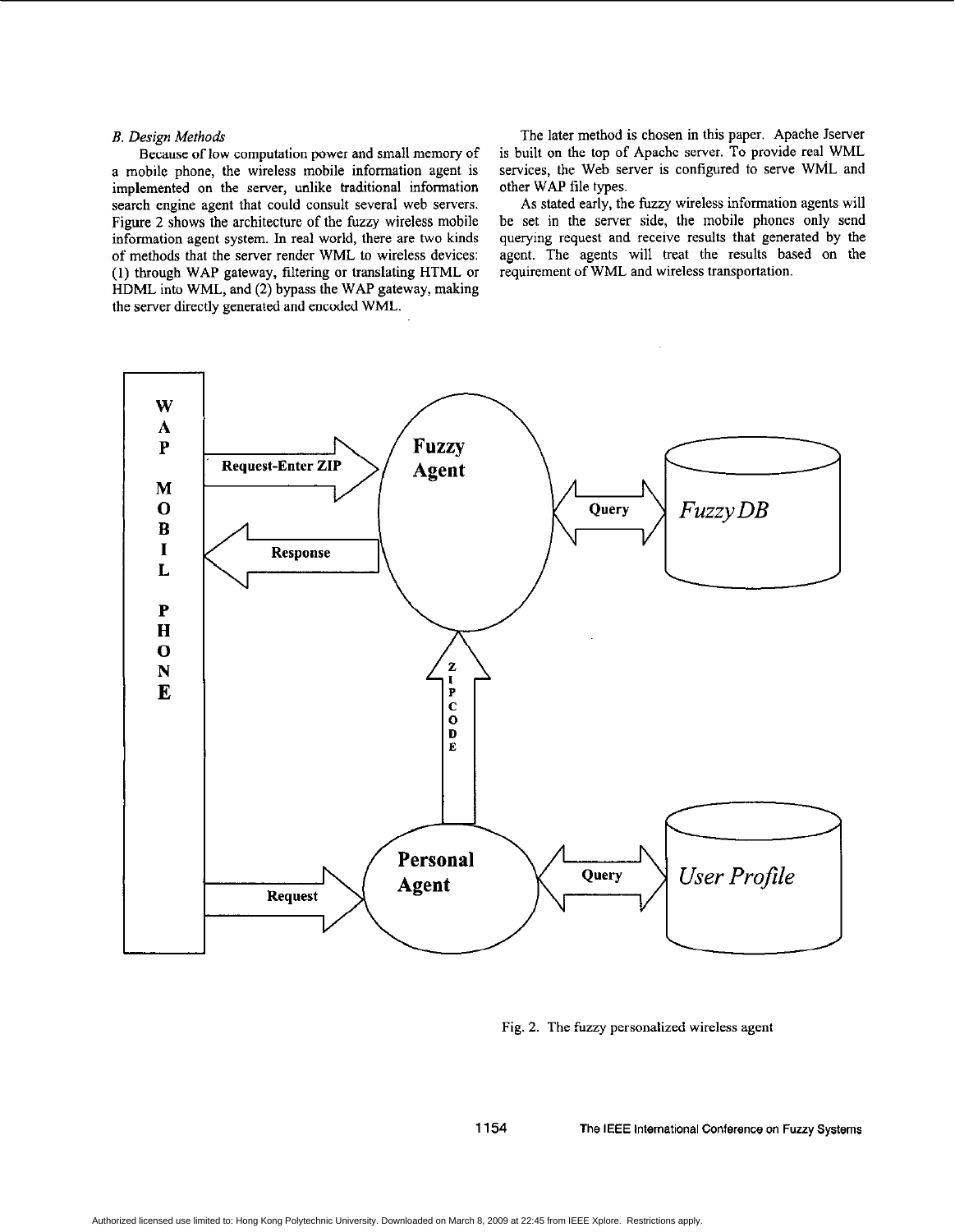# Iv. **WIRELESS APPLICATIONS**

Mobile phone is a very personalized device. One of the major features of the software agent is personalization. The personalized service in our application provides two major functions, my weather and my traffic. the member menu with the two major functions. From member menu, a user can check either weather or traffic. Figure *3* shows the main page of the application. These agents can provide a wide range of information services.

The Agent can automatically provide the user with the weather information of his or her living area. So the agent can use a user's personal information to provide the user with personalized information. Personalized service is greatly reducing the amounts of both data and navigation.

There are two services of my traffic category. The first one is very general one, just like my weather services. The agent can present a user with the highway exit's traffic information. For example, a user lives in the area with zip code **30319.** When he or she begins to check traffic, a list will be provided.

Another service is more powerful. The personalized traffic agent can let a user name his or her own route, the highway, the start exit number, or the end exit number. The user can directly check the route information, which includes the name, the distance, and the approximate travel time. The approximate travel time is computed by the real time data from the database, *so* we can imagine, at different daily times, travel times may be different. It also tells the user where the travel speed on the **route is the** lowest, *so* that **if** it impossible, he or she may bypass that part. The accident or alert will only be presented if applicable. So these inputs can be converted into fuzzy outputs, and the FDS will generate the final decisions. However, a user has to analyze the decisions, and then make final personal decisions because the smart agents can provide partial knowledge and initial decisions using limited internal knowledge bases.

To find a better hotel, the fuzzy wireless information agent of the cell phone can allow a user to type in fuzzy key words like "about *\$50"* to search out a list of fuzzy hotels.

The basic features and problems of wireless mobile devices are small screen size, navigation problem and data entry. One of major function of agents is to minimize the number of navigations and data entries. Another function is to cleverly format WML, which only allows critical, succinct information to he presented. **On** the other hand, personalization forms a strong connection between an agent and wireless applications. Designing a personalized application is not only the natural requirement of wireless applications but also an efficient way to cope with basic problems of wireless applications. Personalization can significantly minimize information overload and wireless communication traffic.

## **V. CONCLUSIONS**

Wireless information has to be short and light-weighted because of small screen size and a small keyword of a HHD with small RAM and low speed. The smart design of wireless information agent can reduce the number of navigations and data entries. Personalization can minimize information overload. Development of smart personalized wireless software agents is one future trend of the intelligent wireless mobile information technology.

**Wizless World** e të Atlanta tie 1 maa Tolios Pacie **Unite Page** 氢 Travel-Links 4 PersonsI. Prefecenc **OK:** SEND **CHIE NATE Set 1** sia har ta વેરુકા A are 6 um

Fig. *3.* Main Page of the fuzzy wireless information Agent

Java servlets are used to generate dynamic WML from traditional relational databases. From system modeling point of view, converting HTML to WML is a tedious work, especially converting commercial HTML pages to let it fits for WAP devices. However, it would be better if we could generate a single form of data then translate it into different forms. XML and XSL (extensible style sheet language) seem to he the answer. With the generation of XML data, it is very easy to translate it into WML or any other kinds of markup language such as HDML.

1155 The **IEEE** International Conference on **Fuzzy Systems**